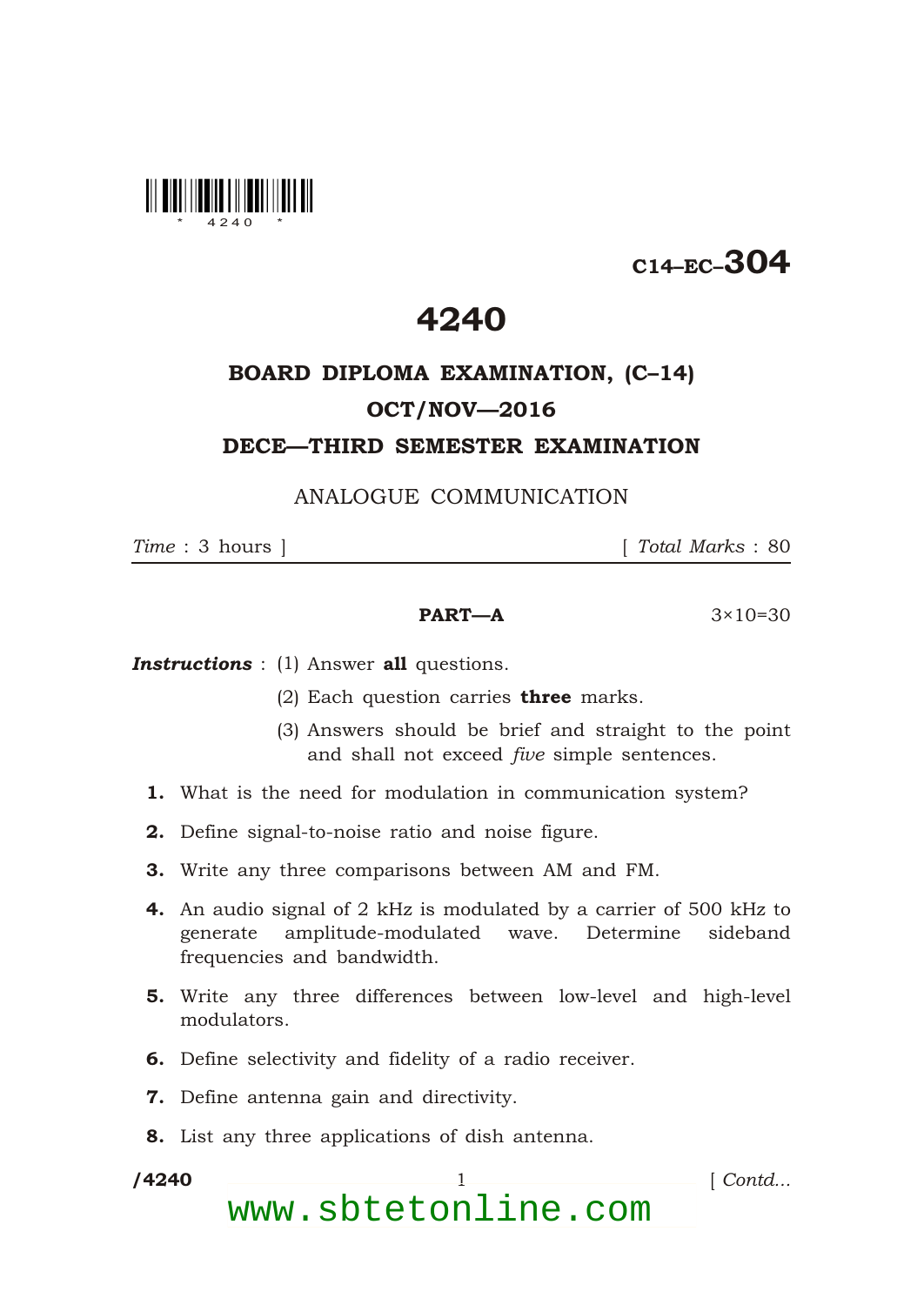- **9.** Define skip distance and virtual height of ionosphere.
- 10. Write a short note on properties of electromagnetic waves.

$$
PART-B \t\t 10 \times 5=50
$$

*Instructions* : (1) Answer *any* five questions.

\*

- (2) Each question carries ten marks.
- (3) Answers should be comprehensive and the criterion for valuation is the content but not the length of the answer.

|       |                                                                                          | 11. Mention the types of distortion in transmission and also<br>explain the measures for distortionless transmission. | 10             |
|-------|------------------------------------------------------------------------------------------|-----------------------------------------------------------------------------------------------------------------------|----------------|
|       |                                                                                          | <b>12.</b> (a) Derive the expression for AM wave in time domain.                                                      | 6              |
|       |                                                                                          | (b) Explain the need for DSB-SC and SSB modulations.                                                                  | $\overline{4}$ |
|       |                                                                                          | <b>13.</b> (a) Define pre-emphasis and de-emphasis and explain with<br>circuit diagrams.                              | 6              |
|       |                                                                                          | (b) A broadcast AM transmitter radiates 50 kW of carrier<br>power. What will be the radiated power at 80% modulation? | $\overline{4}$ |
|       | 14. Draw and explain the block diagram of indirect FM transmitter<br>(Armstrong method). |                                                                                                                       |                |
|       |                                                                                          | <b>15.</b> (a) Explain the working of superheterodyne receiver with a<br>block diagram.                               | $\overline{7}$ |
|       |                                                                                          | (b) What is the need for AVC (AGC)?                                                                                   | 3              |
|       |                                                                                          | <b>16.</b> (a) Explain about the operation of YAGI-UDA antenna and<br>draw its radiation patterns.                    | 8              |
|       |                                                                                          | (b) What is the need of antenna arrays?                                                                               | $\overline{2}$ |
| /4240 |                                                                                          | $\lceil$ Contd<br>$\overline{2}$<br>www.sbtetonline.com                                                               |                |